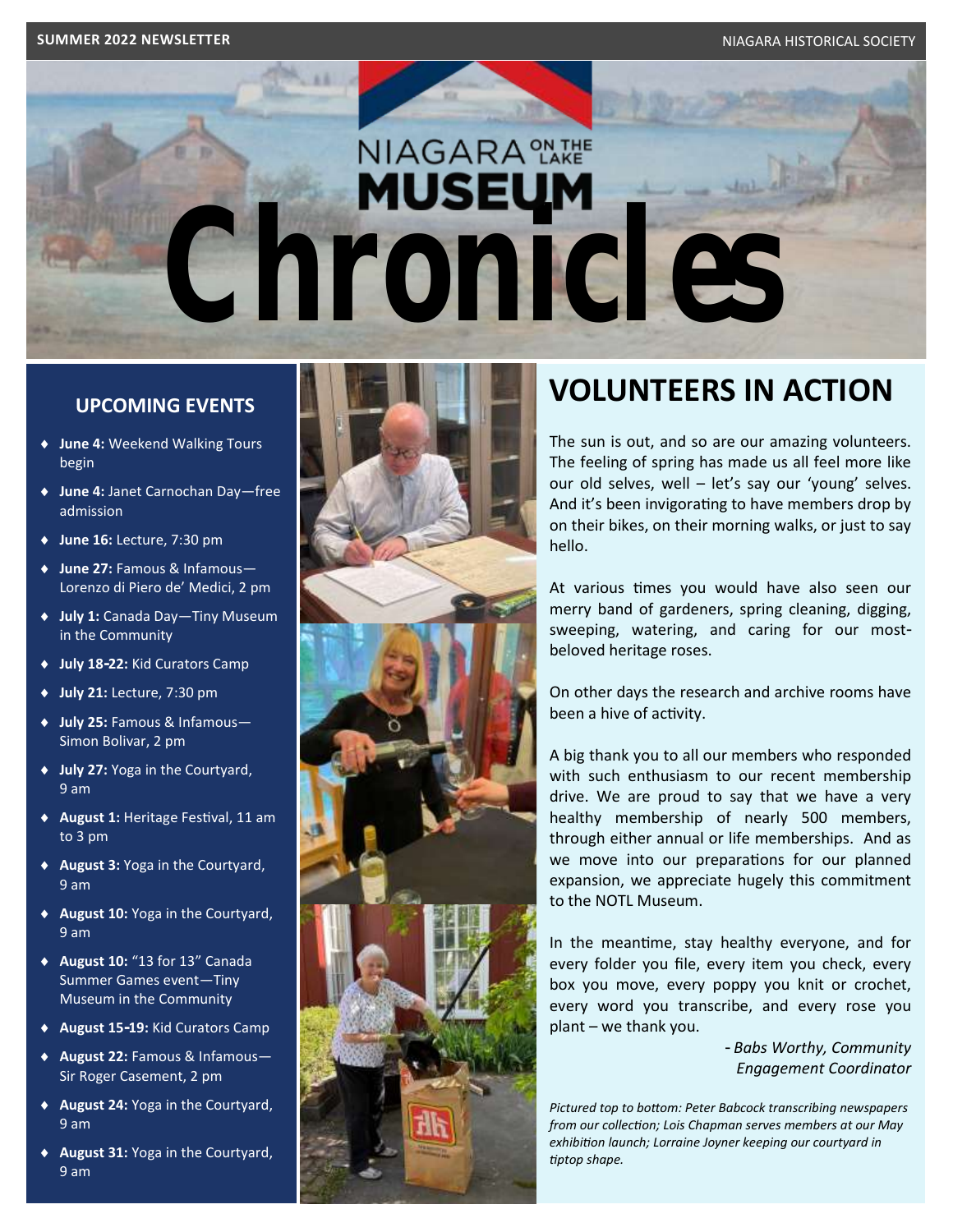### Chronicles

# museum **happening**

# **Community Courtyard Returns**

Our Community Courtyard tent will be back up this July and August! Come by and have a coffee, meet a friend or read a book. Enjoy the peaceful garden or make use of our free Wi-Fi. Stay tuned for upcoming courtyard events!

> $9:00am$ 10:00am

# **OUTDOOR YOGA IN THE COURTYARD**

Wednesdays | Jul 27 | Aug 3, 10, 24, 31 | Sep 7

BY DONATION @ Niagara-on-the-Lake Museum, 43 Castlereagh Street

Join Sonya Marie de Lazzer (RYT 200) for a gentle morning Hatha yoga practice; a mindful and meditative approach to opening the day, and the body, with softness. All levels welcome. Please bring your own mat and props (props optional). Weather permitting. Space is limited. Email aklassen@nhsm.ca to reserve your spot.



#### www.sacredfernyoga.com | notimuseum.ca

NIAGARA-ON-THE-LAKE MUSEUM | 905-468-3912



Discover the power and passion of polo on the historic Commons !

Niagara Polo features two four-chukker games with players from the Toronto Polo Club, traditional divot stomp with bubbly, half-time entertainment, music, food vendors, bar, artisans, silent auction, vintage cars, and loads of fun!

**[Visit www.niagarapolo.com for information and tickets.](http://www.niagarapolo.com)**



# **ALL ALONG THE WATERFRONT Lecture Series**

**June 16 | 7:30 pm Owen Bjorgan** "NOTL's Waterfront: Worry and Wonder"

**July 21 | 7:30 pm Travis Hill** Portage Routes and the Niagara River

\$10 or free for Members. Call 905-468-3912 to reserve your spot as space is limited.

*Generously sponsored by Geoffrey & Lorraine Joyner*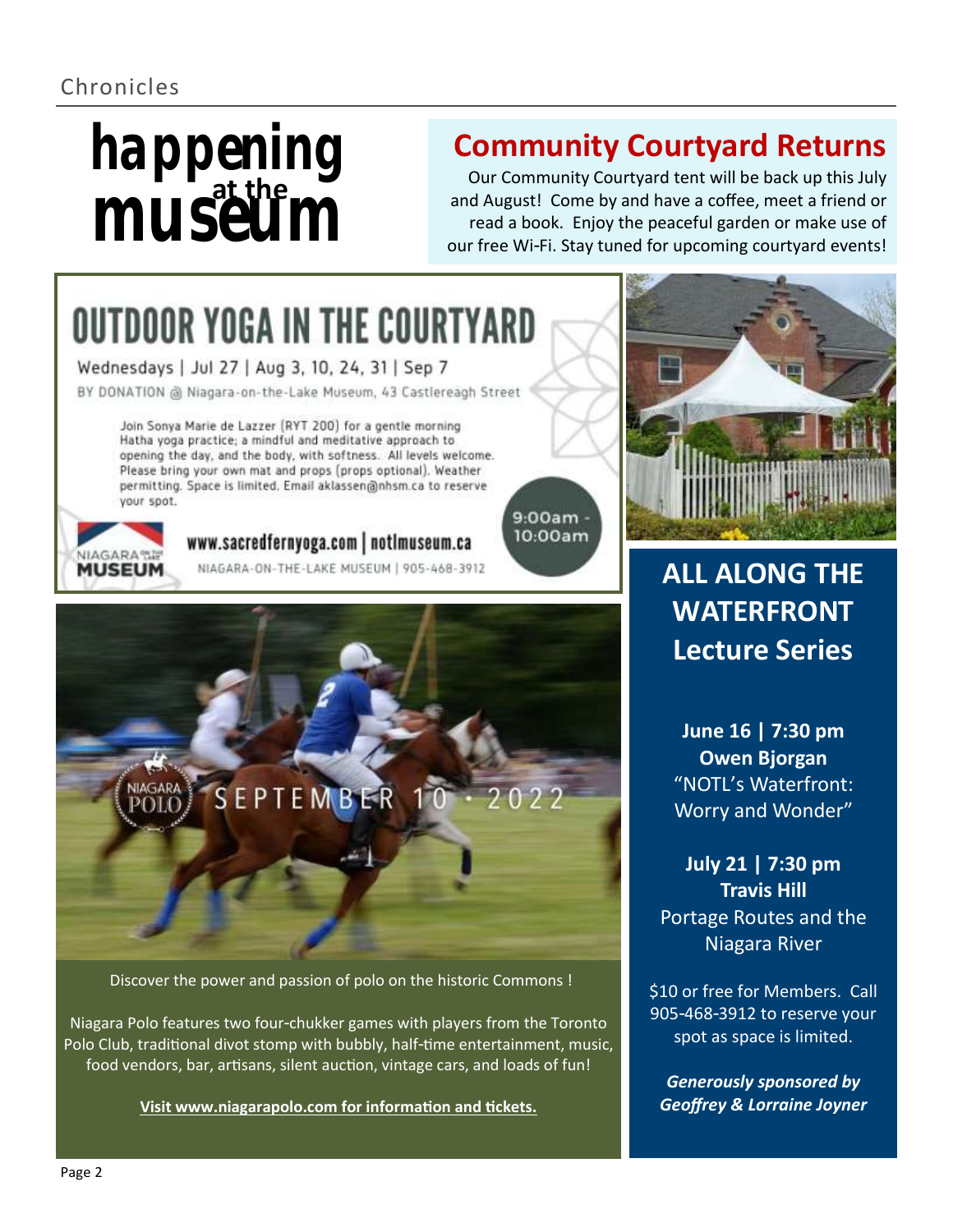# **YOUR HELP IS NEEDED**

In preparation for our annual heritage festival, we are looking for your treasures! If you have some old china, antiques, collectables or other gems collecting dust, why not donate them to the Museum for our **Treasures Sale**? Donations can be dropped off at the Museum during the **last two weeks of July**, or we can make other arrangements if needed. Last year's donations raised over \$5,000 for the Museum!

We are also looking for bakers to contribute to our bake sale. If you are interested in helping out, email Amy at aklassen@nhsm.ca.

## **Building Local Partnerships**

We recently developed a new partnership with Niagara Holiday Rentals! They provided a generous donation to the Museum so that guests of their properties can enjoy admission to the Museum.

Stay tuned for an upcoming announcement on Loyalty Partners that will give discounts to our members!



MONDAY, AUGUST 1, 2022  $11AM - 3PM$ 

TREASURERS SALE, HISTORIC DEMONSTRATIONS, BAKE SALE, FOOD, LIVE MUSIC AND MORE!

# **New Mini Documentaries**

Every day, visitors and residents share their memories with us, some directly related to our exhibits, some just longheld family tales. But it is those stories that are the heart of our museum and help document our histories. Please keep sharing. We have an extensive oral history collection on our website, and we are adding to these all the time.

You can enjoy some of these stories in our recent mini documentary series, produced by Babs Worthy and Joe Lapinski, and funded by the Niagara Region and the Niagara Community Foundation.

"All Along the Waterfront – A History of the Waterfront Industries" looks at the growth and demise of the dock area and is a perfect complement to our current exhibit. "Fruit and Farming of Niagara: A History of Dirt and Diesel" and "Black History – A Hidden History" both take a contemporary and often untold look at local history. To watch these short videos, please check HERE, or go to our website at <https://www.notlmuseum.ca/whats-on> and scroll down to Virtual Programs.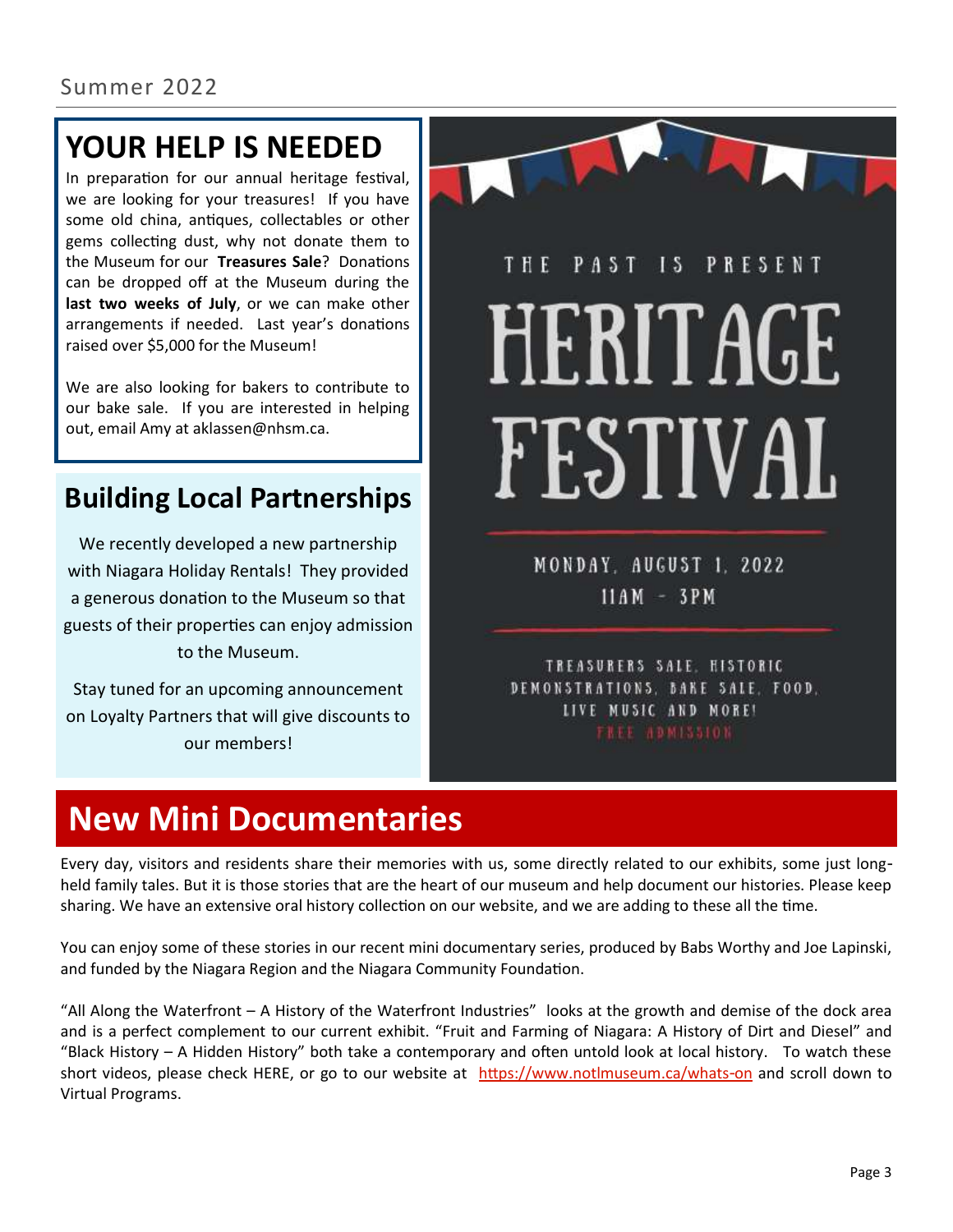# **President's Report**

Hello Everyone,

A few years ago, I had heard of this foreign sport and seen a few photos…. but knew very little (ie nothing) about the game of polo. That changed in 2018 when I was a volunteer on the Niagara Polo team! I learned terms like offside (the right-hand side of the pony), quartet (the number of players in a team), and divot stomp (when spectators converge on the field to stomp down the turf that has been torn up by the ponies' hooves). What a great day it was.

The Niagara-on-the-Lake Museum hosts the Niagara Polo event every two years. COVID delayed, our next event will take place on Saturday, September 10th, 2022. The day starts at 11am and ends around 4pm. Not only will you be able to see some of the best Canadian polo players perform on the Commons, you'll be entertained (details are kept secret) at half-time. Of course, we will have bubbly, wine, and a variety of food available for you. During the 'break', don't forget to visit our silent auction. There promises to be great items up for grabs.

If you want to go all out, I hope you will join me in the VIP tent. That ticket offers you a seat at an elegant table (under a tent), a gourmet lunch with local wines and craft beer, bubbly, and traditional afternoon cream tea.

Tickets went on sale May 10th and are selling fast! Visit the event website at www.niagarapolo.com. Hope to see you there.

The Niagara-on-the-Lake Museum's latest exhibit "All along the waterfront" opened in May. A lot of hours have been spent planning, printing, and installing all the elements. True to the staff's incredible research team and dedication to inform and entertain you, you will not be disappointed! I invite you to visit the museum to learn more about our town.

The tent will be up for July and August in the museum courtyard. Hope to see you there too…

Take care, *Mona Babin President of the Niagara Historical Society*

# **FROM THE MANAGING DIRECTOR**

In November 2020, the Board created an Equity, Diversity and Inclusion (EDI) Taskforce to review the Board and Nominating committee practices, policies and procedures, and our programming and exhibitions. It resulted in a report that provided recommendations to the Board on ways to improve, abbreviated below. The following recommendations, were presented in August 2021:

- **Recommendation #1. EDI Leadership:** Ensure that EDI is applied at all levels of the organization through its policies, procedures, and practices.
- **Recommendation #2. Staffing and Training:** Hiring and recruitment to consider ways to best attract BIPOC (Black, Indigenous, People of Colour) applicants. EDI training for Staff and Board.
- **Recommendation #3. Guiding Principles, Policies, Procedures and Reporting:** Annual reviews, prior to the AGM, to ensure that the evolving needs are met. An EDI audit to be completed every 5 years.
- **Recommendation #4. Communication:** Use of social media to reach specific demographics, communicate EDI initiatives, and illuminate EDI related historical events and current issues.
- **Recommendation #5. Partnerships:** Maintain and increase the use of partnerships with diverse groups.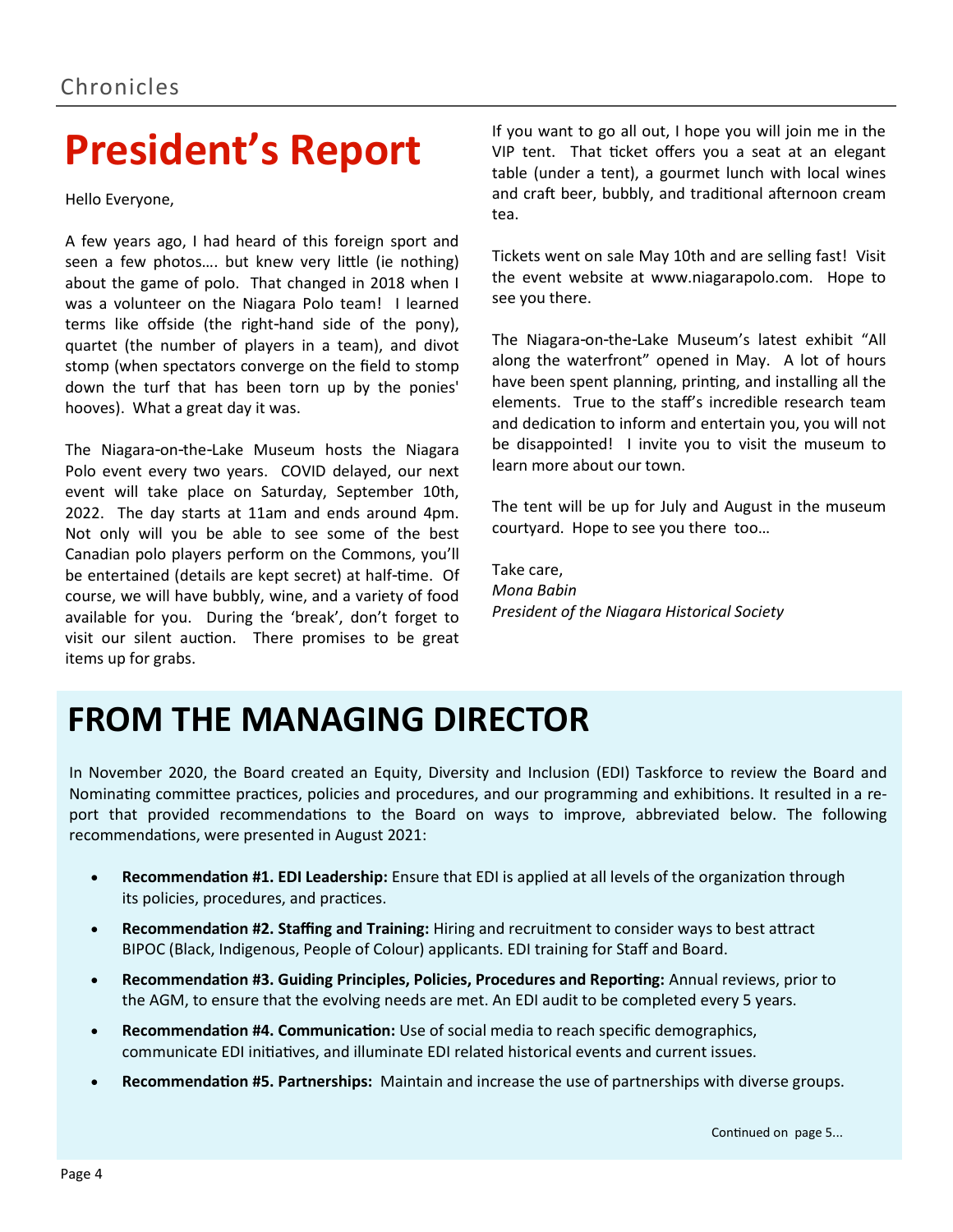## Pride and Prejudices: How It Happened

by Elizabeth (Betsy) Masson

An article I have written about the life of Hannah Jarvis appears in the June-July issue of Canada's History Magazine. Why did I write it?

I've subscribed to the magazine, formerly known as The Beaver and founded by the Hudson's Bay Company over a hundred years ago, for fifteen years or so and always found the articles well-written and informative. But I was dismayed to find an article last year about Amelia Earhart's visit to Toronto as a young woman and thought, "This is nice but couldn't the editor have found an article about a woman who actually lived in Canada?" My next thought was, "Well, why don't I write one on Hannah Jarvis about whom I had made a presentation to the Famous & Infamous group at the Niagara-on-the-Lake Museum? But would an article about a woman who had done nothing of significance beyond writing letters describing her life as the wife of a member of the first cabinet of Upper Canada actually appeal to the magazine's editor?" To my amazement, it did.

The resulting article is, by no means, entirely my own work. There were three different versions before the senior editor was satisfied with the focus, wording, and organization. She was the person who thought of the title, "Pride and Prejudices" although it was the editor-in-chief who added the subtitle, "A society matron's gossipy letters expose the class conflicts of early Upper Canada" which I fear promises more than is delivered. I expected to be writing captions for the illustrations but instead it was the art editor who not only decided which to use but wrote the captions.

Since there is no place for acknowledgements in a magazine article, I would like to take this opportunity to thank Richard Merritt for reading my first draft and offering detailed suggestions for its improvement. And my thanks to David Murray and Liz Surtees who established the Famous & Infamous biography discussion group more than ten years ago; I'm sure I wouldn't have written this article if I hadn't put a good deal of effort into my presentation to F & I.

And now to conclude with Hannah Jarvis's significance in Canadian history, I will quote the last paragraph of the article, "Jarvis's letters and diaries provide insights into interactions among different classes of society in Upper Canada. She was uniquely placed to understand social status since she knew both wealth and poverty".

...Continued from page 4

• **Recommendation #6. Exhibits:** Create exhibits and program opportunities for diverse members of the community to gather, engage with the museum, and to understand how the museum can be reflective of their own histories and aspirations.

It is our goal that empathetic leadership be prevalent among all levels of the organization. Several of these recommendations have been addressed through the objectives of our Strategic Plan 2020 – 2025. If you have any questions about the report, please feel free to reach out to myself or the Taskforce Chair George Webber.

Special thanks to our Taskforce members: George Webber (Chair, Board Director), Marlene Masales, Sarah Kaufman (Managing Director), Tim Johnson (Board Director), Carol Perrin (former Board Director), and Faith Bell (Past-President).

*- Sarah Kaufman*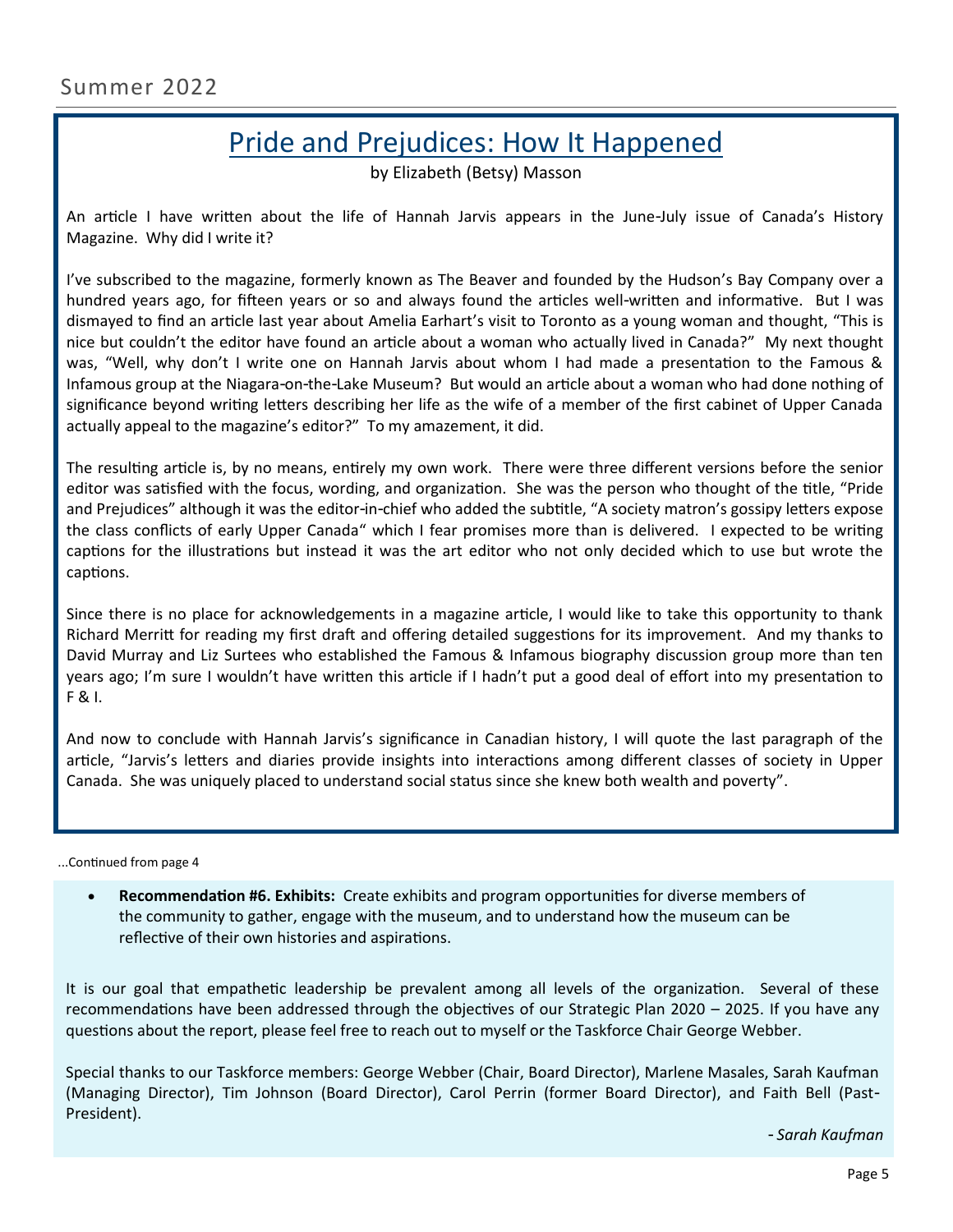### Chronicles

# All Along the<br>Waterfront

On display May 18 to<br>December 18, 2022

Well, folks, it has finally happened. After the pandemic-that-must-not-be-named put a few wrenches in our plans, we have opened our much-anticipated exhibit, All Along the Waterfront. This exhibit explores our community's history and relationship with the Niagara River and Lake Ontario.

At one time, these waters provided our town with an illustrious shipping industry, a booming commercial fishing enterprise (that eventually went bust), and a dock area that was the economic centre of the town. Today, thousands rely on the River and Lake for their drinking water, for hydroelectric power, and as a source of recreation. And over 1,250 species depend on these waters as a suitable habitat.

Even though these waters have provided us with many benefits, humans have not been so kind in return. We have exploited this natural resource for decades. As the water levels rise and the shoreline erodes at a greater rate, it may feel like the River and Lake are fighting back against us.

All of this, and more, is explored in this display, which will be on until December 18, 2022!

*- Shawna Butts, Assistant Curator*



## **New-ish Acquisition**

We were very fortunate to have this fantastic image donated to the collection in 2020. In this image, a very excited Goring Ball (with the hiked-up pants) and others are showing off a 75 lb and a 160 lb sturgeon that were both caught in the Niagara River.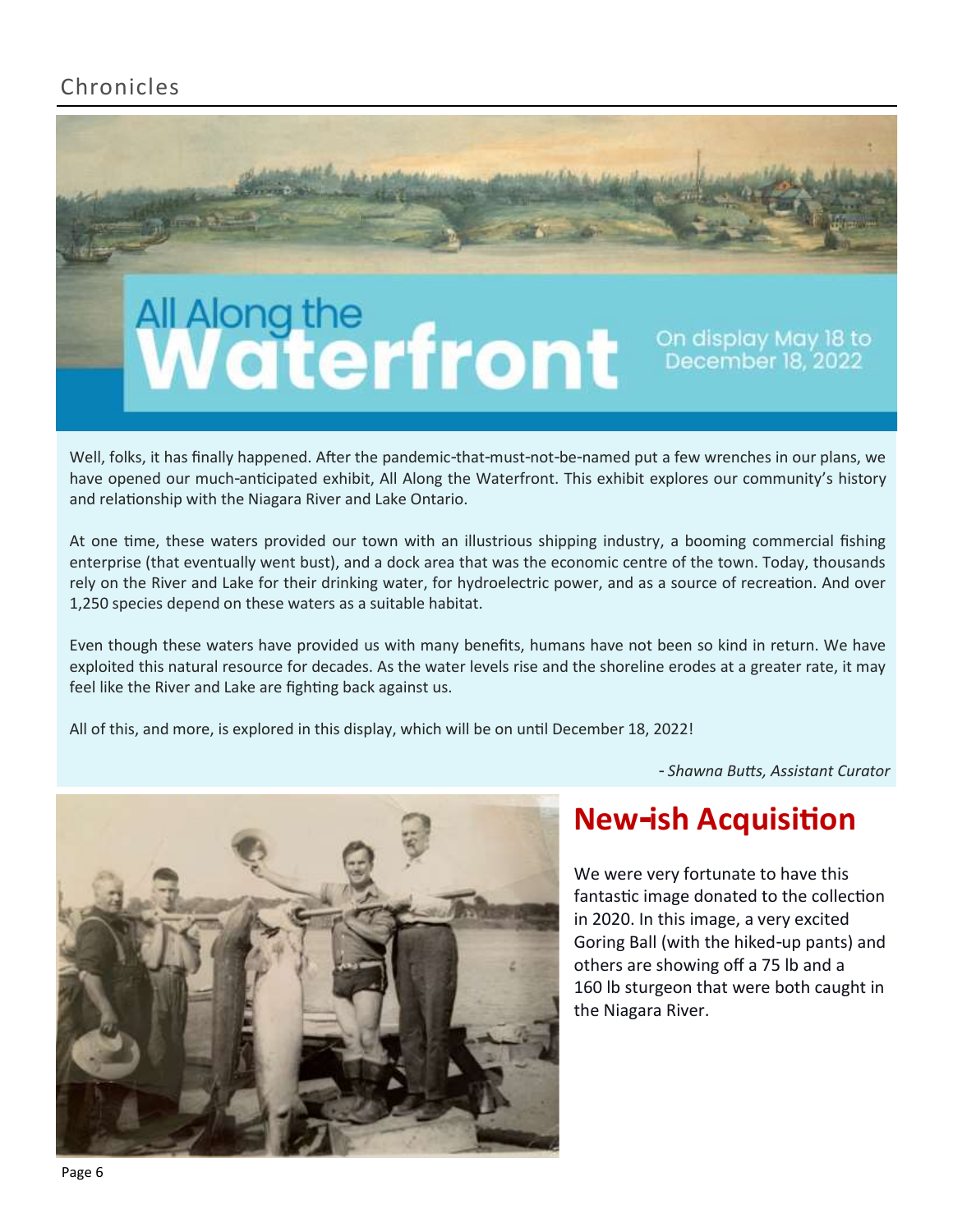# **Digitization Project Discoveries**

There are so many interesting items in the Niagara-onthe-Lake Museum's archives. Over the last six months, there have been many items that have piqued my interest, however, I have selected only three to share this month.

In our collection are a few documents that are lists of convictions for the late 1800's as well as a ledger with handwritten recordings of the convictions from June 1, 1911, through November 22, 1921. The most common conviction in the 1880's appears to be for drunk and disorderly, while in the 1920's the most common conviction is for a breach of a by-law (with still quite a few drunk and disorderly charges).

These lists of convictions provide some valuable historical information, such as the charge, the punishment or fine for that charge, the names of defendants and prosecutors, as well as the name of the convicting Justice. These not only act as a record of judicial history but also provide information on activities in the area such as boys stealing peaches or the introduction of motor vehicle offences.

The third item is a special edition of the "The World" newspaper printed Sunday, December 15, 1901. The "Special Woman's Supplement" was edited by Harriet Hubbard Ayer and the content of this four-page spread was taken from the book "The Arts of Beauty or Secrets of a Lady's Toilet" by Lola Montez, written in 1858.

Lola Montez (February 17, 1821— January 17, 1861) began a career as a "Spanish" dancer after separating from her husband in 1843. Her dancing career ended by 1856 and she then took up teaching and lecturing on topics such as fashion, gallantry, and beautiful women. Montez was one of the first women to lecture to other women about beauty and that beauty is power. When originally published, the source material for her article (pictured below) was considered highly improper.

This newspaper article stands out as it is brightly coloured and includes many photographs to highlight the article's topics. This paper provides tips on what makeup is appropriate for different social functions, how to obtain a good head of hair, how to prevent your hair from turning grey and habits which destroy a lady's complexion.

*-Katelynn Best*



|                                                 | make as the Majoreta Families of the Point entity of a strip of Limited Patricks (20) the critiquence on the 11th may of Revenue, at 31 years |                                                    |                                 | <b>SETURN OF CONVICTIONS.</b>                   |                                        |                                    |                                                                                                |                                                                                                                                                                                                                                      |                                              |
|-------------------------------------------------|-----------------------------------------------------------------------------------------------------------------------------------------------|----------------------------------------------------|---------------------------------|-------------------------------------------------|----------------------------------------|------------------------------------|------------------------------------------------------------------------------------------------|--------------------------------------------------------------------------------------------------------------------------------------------------------------------------------------------------------------------------------------|----------------------------------------------|
|                                                 |                                                                                                                                               |                                                    | <b>MINTER</b>                   |                                                 |                                        |                                    |                                                                                                |                                                                                                                                                                                                                                      |                                              |
|                                                 | to an another work is that who has been                                                                                                       |                                                    |                                 |                                                 | <b>Transport</b>                       | <b>Common</b>                      | <b>Lue Man</b>                                                                                 | <b>Links</b>                                                                                                                                                                                                                         | <b>COL</b>                                   |
| <b>SALE &amp; Long &amp;</b>                    | <b>Commercial Contract</b>                                                                                                                    | Impound in Tennel Common at                        |                                 | moved 10. August 12. It is the process          |                                        | <b>STATISTICS</b>                  | 144.444                                                                                        | <b>Sept Edgeworth</b><br>-                                                                                                                                                                                                           |                                              |
| <b><i>CAR Dents</i></b>                         | <b>MARGAL</b>                                                                                                                                 | <b>Phone of Asia and Install</b>                   |                                 | <b>Painter &amp; Street</b><br><b>THE Books</b> | <b>Wind</b>                            | <b>Financial</b>                   | <b>Tel: brd</b>                                                                                |                                                                                                                                                                                                                                      |                                              |
| <b>The Second Series</b>                        | <b>Dealer Ser</b>                                                                                                                             | <b>Jack Bernston</b><br>accords fold their quicks. | --                              | 28                                              | <b>The Fire</b>                        | ,,,,,,                             | 14.44                                                                                          | and Assessed and<br><b>Grande</b>                                                                                                                                                                                                    |                                              |
| <b><i><u>START AND</u></i></b>                  | <b>Teams Mindex</b>                                                                                                                           | <b>CONTRACTOR GOVERN</b>                           | -                               | <b>MAG</b>                                      | 며리                                     | -                                  | mine                                                                                           | <b>WARRY BANK PRODUCTS AND</b>                                                                                                                                                                                                       |                                              |
| <b>SCALE AND</b>                                | <b>THE REAL PROPERTY</b>                                                                                                                      | <b>Countries Silvering and the</b>                 | <b>Tall 1</b>                   | <b>Brand</b>                                    | m.                                     | <b>William</b>                     | <b>Holland</b>                                                                                 | <b>CONTRACTOR</b><br>and Francisco State<br><b>Visit</b>                                                                                                                                                                             |                                              |
| <b>Sir Paint</b>                                | <b>California</b>                                                                                                                             | <b>Concert And Associate State</b>                 | <b>AALA</b>                     | <b>ALLING</b>                                   | m                                      | <b><i><u>Parkists</u></i></b>      | <b>HEAR</b>                                                                                    | <b>CARL CARD CARDS</b>                                                                                                                                                                                                               |                                              |
| <b>Bread &amp; Dentist</b>                      | <b>Carlo Avenue</b>                                                                                                                           | -                                                  | <b>Septi</b>                    | <b>B. Miller and W. Let</b>                     | œ                                      | <b>THE SHARE</b>                   | <b>COLL Street</b>                                                                             | <b>PRETTI</b><br><b>Science</b><br>an a<br><b>Right</b>                                                                                                                                                                              |                                              |
| <b><i><u>State Street</u></i></b>               | <b><i><u>STATISTICS</u></i></b>                                                                                                               | -                                                  | m                               | Marine Ser at                                   |                                        | <b>WALES</b>                       |                                                                                                |                                                                                                                                                                                                                                      |                                              |
| <b>BULK FILLS</b>                               | ---                                                                                                                                           | <b>Continent and convenies</b>                     | <b>Service</b>                  | AP <del>RI</del><br>٠                           | ٠                                      | <b>Ship</b>                        |                                                                                                |                                                                                                                                                                                                                                      |                                              |
| <b>CONFIDENCE</b>                               | <b>SERVICE AND REAL</b>                                                                                                                       | <b><i>Education Institute Add-</i></b>             | <b>Provide</b>                  | THE REAL PROPERTY.                              | ٠                                      | <b>Service</b>                     | <b>STATISTICS</b>                                                                              | of American City, of                                                                                                                                                                                                                 |                                              |
| <b>The American</b>                             | <b>Bill Scotland</b>                                                                                                                          | <b>Provide all constraint</b>                      | <b>PERSONAL</b>                 | <b><i>Printed States Sea</i></b>                | ٠                                      | <b>Science</b>                     | <b>Biometer</b>                                                                                | <b>Direct Disease For</b>                                                                                                                                                                                                            |                                              |
| <b>Wild Mark</b>                                | <b>WIRE ENGINE</b>                                                                                                                            | <b>Standard</b>                                    |                                 | <b>TANKING AT THE EXECUTIVE</b>                 | $\overline{\phantom{a}}$               | <b>Stationary</b>                  | <b>Normal</b>                                                                                  | moltoge, Vel.                                                                                                                                                                                                                        |                                              |
| <b>Charles Card</b>                             | Actualis & Academick                                                                                                                          | <b>Scotting</b>                                    |                                 | Please a true form 44                           |                                        | <b>William</b>                     | -                                                                                              | <b>Completion Control</b>                                                                                                                                                                                                            |                                              |
| <b>British Branch</b>                           | <b>State Ford</b><br><b>The Auto House</b>                                                                                                    | <b>CONTRACTOR</b>                                  |                                 | <b>Brownwatch in month</b>                      | m                                      | <b>COLLEGE</b>                     | <b>JEW YEAR</b>                                                                                | <b>CASE OF</b>                                                                                                                                                                                                                       |                                              |
| <b>Bay Fall</b><br><b>Listens</b>               | <b>Templified</b>                                                                                                                             | <b>SCALE TO BUILDE</b><br><b>Processing</b>        | <b>Park In</b><br><b>Marine</b> | <b>Lindawa</b><br><b>Little Second</b>          | m                                      | <b>Portal</b><br><b>Stationary</b> | <b>STAR</b><br><b>ST New</b>                                                                   | <b>THE TELEVISION</b>                                                                                                                                                                                                                |                                              |
| <b>State of Concession</b>                      | <b>DOM: YES</b>                                                                                                                               | <b>PERSONAL PROPERTY</b>                           |                                 | <b>School</b>                                   | <b>The Corporation</b><br><b>START</b> | -                                  | <b>Service</b>                                                                                 | <b>PALMA</b>                                                                                                                                                                                                                         |                                              |
| <b>Simula Strate</b>                            | <b>Date of Chance</b>                                                                                                                         | <b>Contras Ligar Contra</b>                        | m                               | <b>Simpson</b>                                  | . .                                    | <b>STATISTICS</b>                  | $\frac{1}{2} \left( \frac{1}{2} \right) \left( \frac{1}{2} \right) \left( \frac{1}{2} \right)$ | <b>SALE</b><br>--                                                                                                                                                                                                                    |                                              |
| <b>House Street</b>                             | <b>District Growth</b>                                                                                                                        | <b>Standards</b>                                   | <b>HALL</b>                     | <b>A. W. Payment</b>                            | $1 -$                                  | -                                  | <b>Tour units</b> sales                                                                        | <b>START</b>                                                                                                                                                                                                                         |                                              |
| <b><i><u>SHERING</u></i></b>                    | <b>THERE IS NOW</b>                                                                                                                           | <b>House</b>                                       | --                              | of an aggrest                                   | 1.4                                    | -                                  | <b>THE RIGHT</b>                                                                               |                                                                                                                                                                                                                                      |                                              |
| <b>Information</b>                              | <b>Mark Hotel</b>                                                                                                                             | <b>Restrict in development generally</b>           | <b>The Corporation</b>          | <b>B. Mr. Stavioli</b>                          |                                        | an Ar                              | 14.93                                                                                          | <b>Printed Products</b>                                                                                                                                                                                                              |                                              |
| <b><i><u>Side Service</u></i></b>               | <b>Partie Street</b>                                                                                                                          | <b>Council &amp; il finally</b>                    | <b>Barn</b>                     | 3 At Earth                                      | 5.00                                   | <b>MILLION AND</b>                 | -                                                                                              | <b>The Contract of the Contract of the Contract of The Contract of The Contract of The Contract of The Contract of The Contract of The Contract of The Contract of The Contract of The Contract of The Contract of The Contract </b> |                                              |
| <b>Buildings</b>                                | <b>Sales Primer</b>                                                                                                                           | -                                                  | <b>Aug. 2</b>                   | <b>PUBLIC ROOM</b>                              | 11                                     | <b>Property</b>                    | $-1$                                                                                           | <b>Males (Trick Lisinger)</b>                                                                                                                                                                                                        |                                              |
| <b>CARD COMMA</b>                               | <b><i><u>Service</u></i></b>                                                                                                                  | <b>Hotel</b>                                       | w.                              | <b>Trape &amp; Mark</b>                         | 14                                     | --                                 | <b>Security</b>                                                                                | 쪽은                                                                                                                                                                                                                                   |                                              |
| <b>Wanted Street</b>                            | <b>Charles Address</b>                                                                                                                        | <b>Salesman</b>                                    | . .                             | <b>Hughas F. Willis</b>                         | <b>VW</b>                              | <b>Transport</b>                   | 2412-3878                                                                                      |                                                                                                                                                                                                                                      | actual countries within                      |
| <b>State Street</b>                             | <b>Three State</b>                                                                                                                            | <b>Planet</b>                                      | -                               | <b>Property States</b>                          | v.                                     | <b>College College</b>             | <b>Harry</b>                                                                                   | œ                                                                                                                                                                                                                                    |                                              |
| <b><i><u>Charles Brand</u></i></b>              | <b>The Common</b>                                                                                                                             | -                                                  | -                               | <b><i><u>Superintendent</u></i></b>             | -                                      | <b>STARTED</b>                     |                                                                                                | <b><i><u>SEALE FRITANIE</u></i></b>                                                                                                                                                                                                  |                                              |
| <b>Select All Ad</b>                            | <b>Thomas Roberts</b>                                                                                                                         | -                                                  | -                               | Transit Park                                    | <b>Sellen</b>                          | --                                 | -                                                                                              | Toyota Stationers                                                                                                                                                                                                                    |                                              |
| <b>STATISTICS</b>                               | <b>Birthday</b><br><b>Carolina College Ada</b>                                                                                                | <b>Scott Grand Street</b><br><b>THE RIGHT</b>      | . .<br>                         | <b>TELL IN</b><br><b>HOTAL</b>                  | <b>SCORE</b>                           |                                    | <b>Service</b>                                                                                 | <b>Track Port Forms</b><br><b>Service State</b>                                                                                                                                                                                      |                                              |
| <b>Send of Concession</b><br><b>All Process</b> | <b>Court Avenue</b>                                                                                                                           | <b>PERSONAL PRO</b><br><b>Ling Service</b><br>55   | -                               | <b><i><u>Report Follows</u></i></b>             | -                                      | <b>Service</b>                     | <b>HALL</b>                                                                                    | <b>Ford of</b><br>$\mathcal{C}_{\mathcal{A}}$                                                                                                                                                                                        |                                              |
| <b>S. Garris</b>                                | <b>Di Mastri Touch</b>                                                                                                                        | <b>Series Retraits Toron</b>                       | <b>District</b>                 | <b>ATALLARS</b>                                 | -                                      | <b>STATISTICS</b>                  | 44.95                                                                                          | <b>START</b>                                                                                                                                                                                                                         |                                              |
| <b>STERNE</b>                                   | <b><i><u>Secretary</u></i></b>                                                                                                                | <b>Rocker Garment Rock</b>                         | <b>MA 19</b>                    | --                                              | <b>COLOR</b>                           | <b>Service Ad</b>                  | m<br><b>Septim</b>                                                                             | <b>Soldiers</b>                                                                                                                                                                                                                      |                                              |
| <b>SCHOOL</b>                                   | <b>MAXIMUM</b>                                                                                                                                | <b>Affrait Edward &amp; Talent</b>                 | <b>Barrier</b>                  | <b>Constitution</b>                             | -                                      | <b>COMME</b>                       | <b>Selection</b>                                                                               | <b>TELEVISION</b>                                                                                                                                                                                                                    |                                              |
| <b>S. Station</b>                               | <b>Dealer Month</b>                                                                                                                           | <b>Antiquist Advisers</b> Ave                      |                                 | --                                              | <b>Service</b>                         | -                                  | <b>HALL</b>                                                                                    | <b>COLLEGE</b>                                                                                                                                                                                                                       |                                              |
| <b>S. Dallace</b>                               | <b>THE R</b>                                                                                                                                  | <b>STANDARD COMPANY</b>                            |                                 | ---                                             | <b>COLOR</b>                           | ---                                | 144.4                                                                                          | $-1$                                                                                                                                                                                                                                 |                                              |
| <b>Williams</b>                                 | <b>Bookers</b>                                                                                                                                | ____                                               | . .                             | <b>Contract Edge</b>                            | <b>COLLEGE</b>                         | <b>Country</b>                     | ms i                                                                                           | -                                                                                                                                                                                                                                    |                                              |
| --                                              | <b>Party Lines</b>                                                                                                                            | <b>Constitution of the American</b>                | ч                               | __                                              | <b>Service</b>                         | $-11$                              | <b>Print</b> and                                                                               | -                                                                                                                                                                                                                                    |                                              |
| --                                              |                                                                                                                                               |                                                    |                                 |                                                 | <b>Service</b>                         | <b>CARD IS</b>                     | <b>THE ARE</b>                                                                                 |                                                                                                                                                                                                                                      | <b>ATT-R</b>                                 |
| <b>St. Transact</b>                             | <b>Blood Street</b>                                                                                                                           | <b>Line Automobile</b>                             |                                 | <b>ATT FALL</b>                                 | <b>All An</b><br>$\sim$                | --                                 |                                                                                                |                                                                                                                                                                                                                                      |                                              |
| <b>K</b> Provide                                | <b>Louis Plane</b>                                                                                                                            | <b>The Commission</b>                              | m                               | <b>Service Roberts</b>                          |                                        | القادمة                            | <b>COLOR</b>                                                                                   |                                                                                                                                                                                                                                      |                                              |
| <b>E. Support</b>                               | <b>Report Follows</b>                                                                                                                         | <b>STANDARD COMPANY</b>                            | <b>DOM: N</b>                   | <b>Sept Links</b>                               | <b>Book</b><br><b>Service</b>          | --                                 | per poli                                                                                       |                                                                                                                                                                                                                                      |                                              |
| <b>A. Worker</b>                                | <b>Contractor</b>                                                                                                                             | <b>William Concerts and Concerts</b>               |                                 | $-0.00000$                                      | <b>Wind</b>                            | <b>Contract of the</b>             | -                                                                                              |                                                                                                                                                                                                                                      |                                              |
|                                                 | <b>STATE CORPORA</b>                                                                                                                          | <b>Real American Color</b>                         |                                 | <b>County Light</b>                             | <b>Braker</b>                          | -                                  | 24.41                                                                                          |                                                                                                                                                                                                                                      |                                              |
| <b>Williams</b>                                 | <b>Charles Council</b>                                                                                                                        | <b>STATISTICS</b>                                  | -                               | $-110$                                          | <b>Britt</b>                           | -                                  | <b>STATE</b>                                                                                   |                                                                                                                                                                                                                                      |                                              |
|                                                 |                                                                                                                                               | <b>SHARP MOTOR</b>                                 | -                               | --                                              |                                        |                                    |                                                                                                |                                                                                                                                                                                                                                      |                                              |
| <b>Service Control</b>                          | <b>Secretary and</b>                                                                                                                          | <b>PERSONAL PROPERTY</b>                           | -                               | <b>STATISTICS</b>                               | -                                      | $-111$                             | ٠                                                                                              | or in the local date.                                                                                                                                                                                                                | <b><i><u>Property Lights Streets</u></i></b> |
| <b>W. Strandar</b><br><b>B</b> South            | <b>CARL &amp; BARR</b>                                                                                                                        | <b>START AND ARTISTS</b>                           | -                               | <b>Seattle Profit</b>                           | -                                      | -                                  | $\sim$                                                                                         |                                                                                                                                                                                                                                      |                                              |
|                                                 | <b>Dealer Golden</b>                                                                                                                          | <b>Physical Contract Contract</b>                  |                                 |                                                 |                                        | <b>STATISTICS</b>                  | w                                                                                              |                                                                                                                                                                                                                                      |                                              |
|                                                 |                                                                                                                                               |                                                    |                                 |                                                 | <b>Print</b>                           |                                    |                                                                                                |                                                                                                                                                                                                                                      | THEY WEEFING                                 |